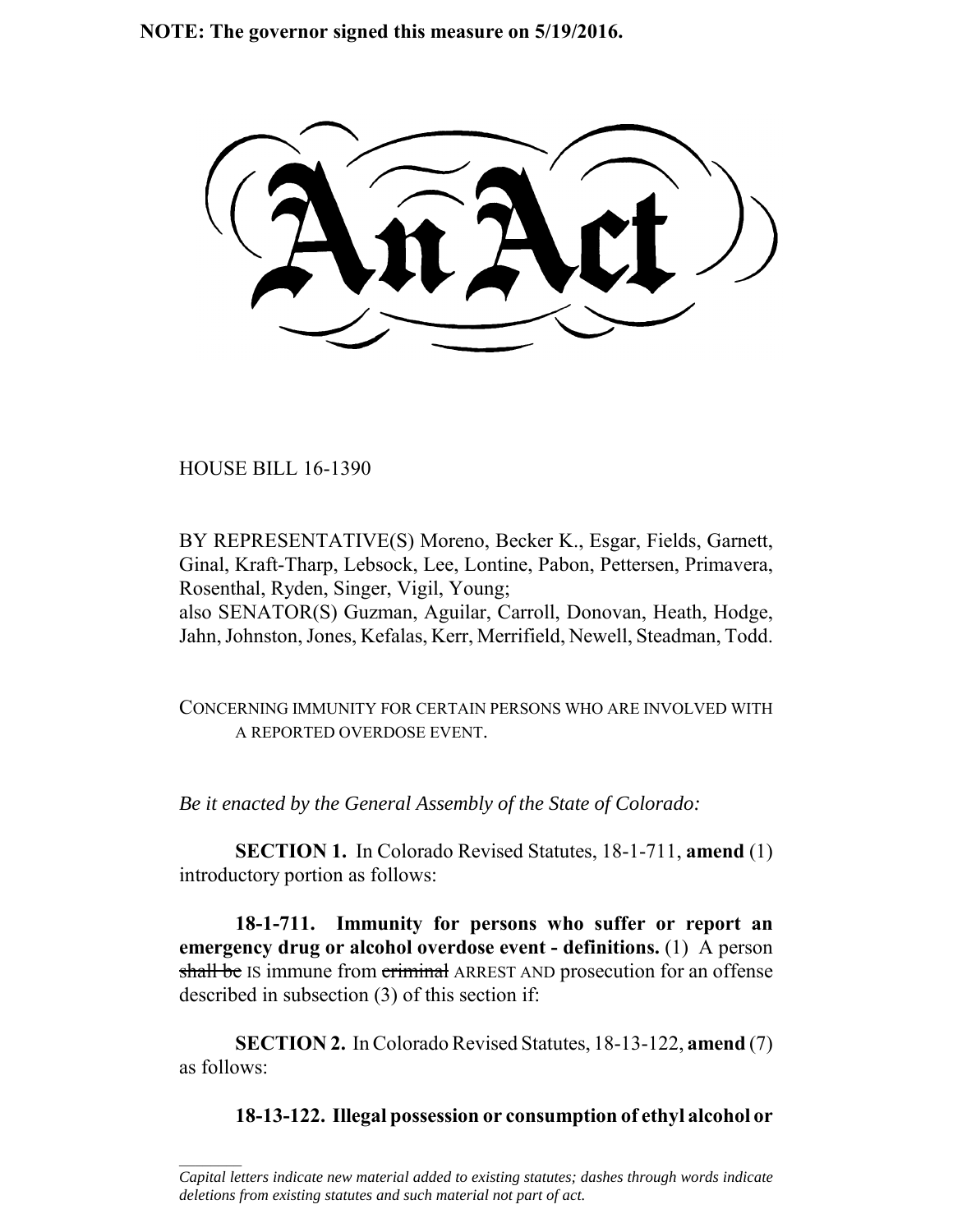**marijuana by an underage person - illegal possession of marijuana paraphernalia by an underage person - definitions - adolescent substance abuse prevention and treatment fund - legislative declaration.** (7) (a) An underage person shall be IS immune from criminal ARREST AND prosecution under this section if he or she establishes the following:

 $(a)$  (I) The underage person called 911 and reported in good faith that another underage person was in need of medical assistance due to alcohol or marijuana consumption;

 $\left(\frac{b}{b}\right)$  (II) The underage person who called 911 provided his or her name to the 911 operator;

 $\left(\frac{1}{\epsilon}\right)$  (III) The underage person was the first person to make the 911 report; and

 $(d)$  (IV) The underage person who made the 911 call remained on the scene with the underage person in need of medical assistance until assistance arrived and cooperated with medical assistance or law enforcement personnel on the scene.

(b) THE IMMUNITY DESCRIBED IN PARAGRAPH (a) OF THIS SUBSECTION (7) ALSO EXTENDS TO THE UNDERAGE PERSON WHO WAS IN NEED OF MEDICAL ASSISTANCE DUE TO ALCOHOL OR MARIJUANA CONSUMPTION IF THE CONDITIONS OF SAID PARAGRAPH (a) ARE SATISFIED.

**SECTION 3.** In Colorado Revised Statutes, 12-47-901, **amend**  $(1.5)$  as follows:

**12-47-901. Unlawful acts - exceptions.** (1.5) (a) An underage person shall be IS immune from criminal ARREST AND prosecution under paragraph (b) or (c) of subsection (1) of this section if he or she establishes the following:

 $(a)$  (I) The underage person called 911 and reported that another underage person was in need of medical assistance due to alcohol consumption;

 $\left(\frac{b}{b}\right)$  (II) The underage person who called 911 provided his or her

PAGE 2-HOUSE BILL 16-1390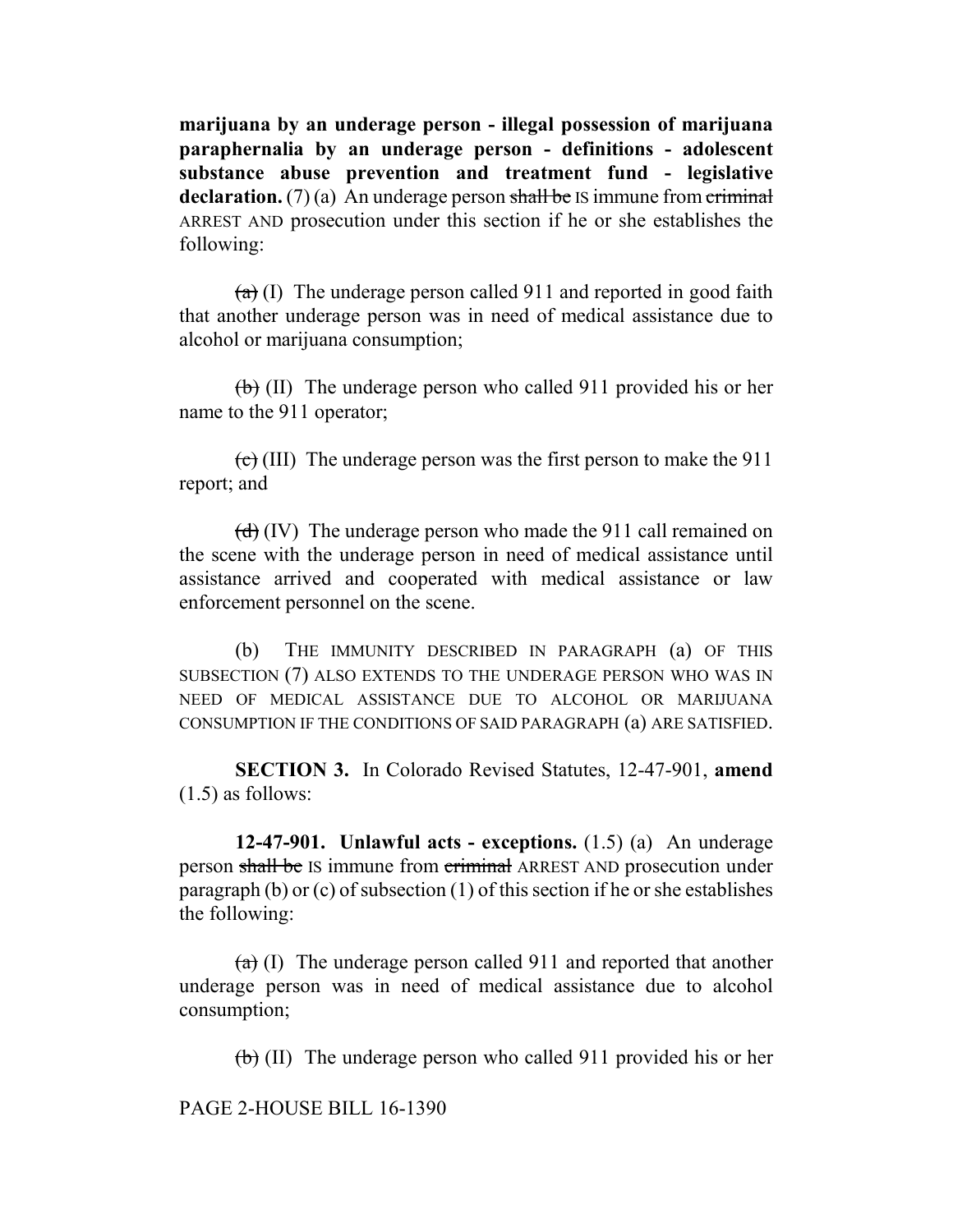name to the 911 operator;

 $\left(\frac{c}{c}\right)$  (III) The underage person was the first person to make the 911 report; and

 $(d)$  (IV) The underage person who made the 911 call remained on the scene with the underage person in need of medical assistance until assistance arrived and cooperated with medical assistance or law enforcement personnel on the scene.

(b) THE IMMUNITY DESCRIBED IN PARAGRAPH (a) OF THIS SUBSECTION (1.5) ALSO EXTENDS TO THE UNDERAGE PERSON WHO WAS IN NEED OF MEDICAL ASSISTANCE DUE TO ALCOHOL CONSUMPTION IF THE CONDITIONS OF SAID PARAGRAPH (a) ARE SATISFIED.

**SECTION 4. Act subject to petition - effective date.** This act takes effect at 12:01 a.m. on the day following the expiration of the ninety-day period after final adjournment of the general assembly (August 10, 2016, if adjournment sine die is on May 11, 2016); except that, if a referendum petition is filed pursuant to section 1 (3) of article V of the state constitution against this act or an item, section, or part of this act within such period, then the act, item, section, or part will not take effect unless